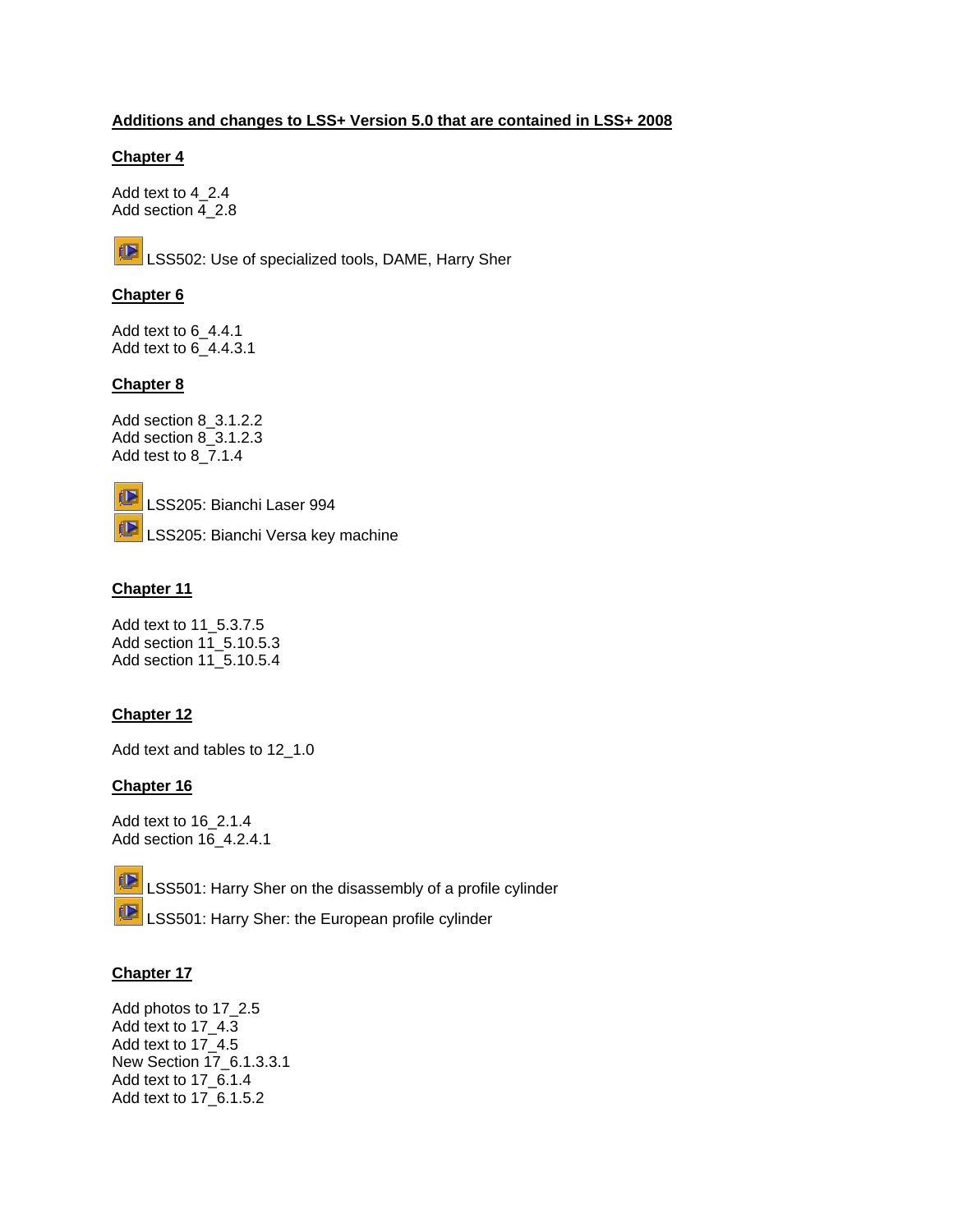Add photographs to 17.6.1.5 Add section 17\_1.2A Add section 17\_1.5 Add section 17\_1.5.1 Add section 17\_1.6 Add section 17\_1.6.1 Add section 17\_2.6 Add section 17\_2.8 Add section 17\_3.2 Add section 17\_3.3 Add section 17\_3.4 Add section 17\_3.4A Add section 17\_3.4A.1.1 Add section 17\_3.4A.1.2 Add section 17\_3.4A.1.3 Add section 17\_3.4A.1.4 Add section 17\_3.4A.1.5 Add section 17\_4.8 Add section 17\_4.9 Add section 17\_4.10 Add section 17\_4.11 Add section 17\_4.12 Add section 17\_4.13 Add section 17\_4.14 Add section 17\_4.15 Add section 17\_4.16 Add section 17\_4.17 Add section 17\_4.18 Add section 17\_4.19 Add section 17\_4.20 Add section 17\_4.21 Add section 17\_4.22 Add section 17\_4.23 Add section 17\_4.24 Add section 17\_4.25 Add section 17\_4.26 Add section 17\_4.27 Add section 17\_4.28 Add section 17\_4.29 Add section 17\_4.30 Add section 17\_4.31 Add section 17\_4.32 Add section 17\_3.5 Add text to 17\_6.1.3.3. Add section 17\_6.1.3.3.1 Add section 17\_6.1.3.3.2 Add section 17\_6.1.3.3.3 Add section 17\_6.1.3.3.4 Add section 17\_6.1.3.7

#### **Chapter 19**

Add text to 19\_1.7.2 Add text to 19\_1.7.4 Add section 19\_1.7.13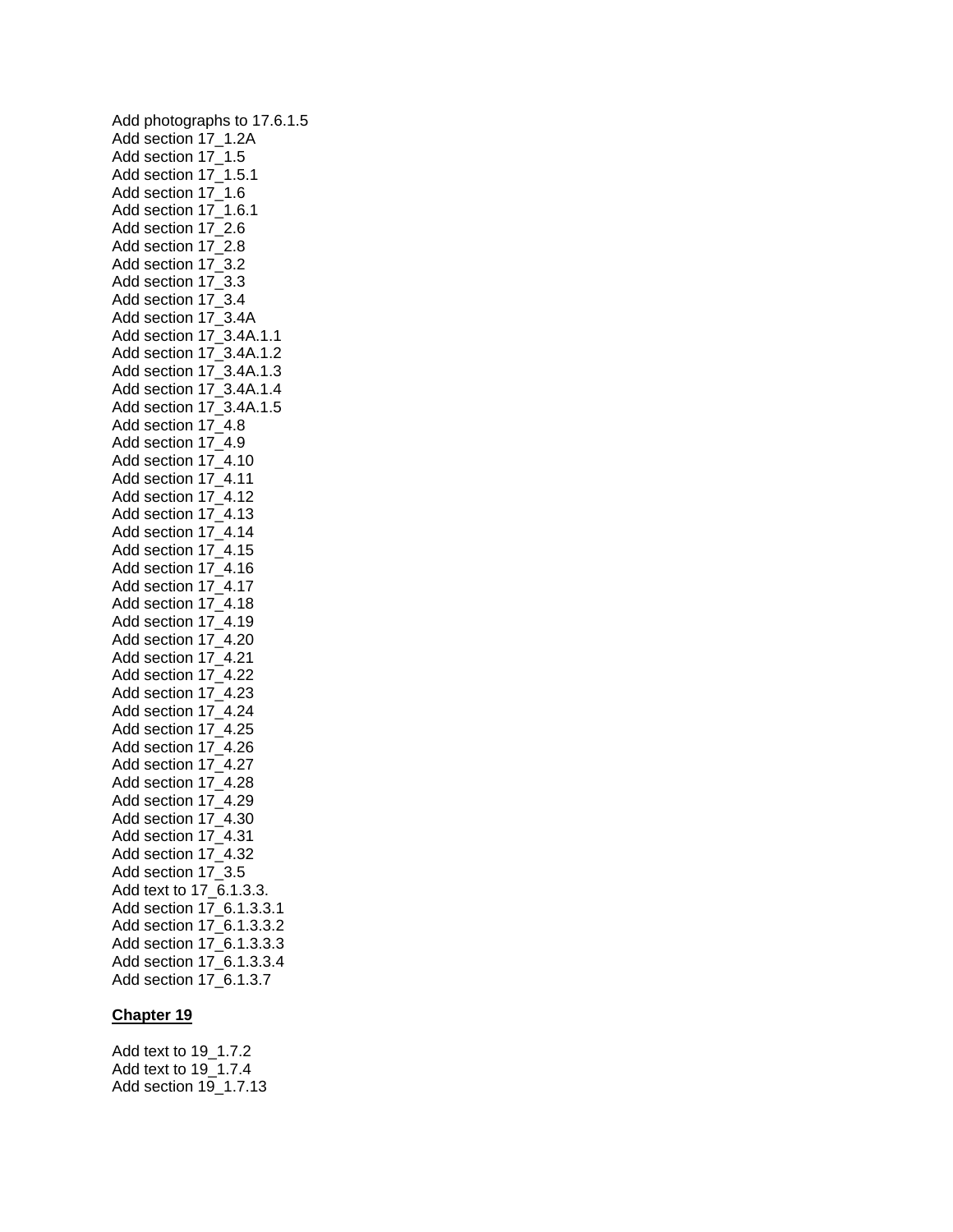Add section 22\_1.6 Lynx, and delete 22\_1.6 Union lock Add section 22\_1.6.1 Add section 22\_1.8 Add text to 22\_1.8.1 Add section 22\_1.8.1.1.1

帼

<u>in</u>

LSS502: Interchangeable Core locks, Part I, DAME, Harry Sher

LSS502: Interchangeable Core locks, Part II, DAME, Harry Sher

tl⊇ Powerpoint Presentation regarding interchangeable Core locks, by Harry Sher

## **Chapter 23**

Add text to 23\_2.2.1 Add photographs to 23\_2.3.1 Add text to 23\_2.3.2 Add photographs to 23\_2.3.1.3 Reinsert chapter 23 (error in Version 5.0) Add section 23\_3.4.1 Add section 23\_3.4.2 Add text to 23\_3.4 Add section 23\_4.1 Add section 23\_4.2 Add text to 23\_7.1.2 Rename 23\_7.1.3 Add section 23\_7.1.4

**ID** 

但 <u>in</u> LSS205: A ratchet mechanism can be easily shimmed

LSS501: Bypassing the Simplex push button lock, DAME, Harry Sher

LSS502: Security for vehicle locks, DAME, Harry Sher

Figure LSS+2329 The Simplex 1000 push button lock Figure LSS+2330 The Simplex 5000 push button lock

# **Chapter 24**

Add text go 24\_2.4.3.3 Add text to 24\_3.5.2

## **Chapter 25**

New section 25\_1.2.3

**ID** LSS502: Methods of obtaining a key or its code, DAME, Harry Sher

## **Chapter 26**

Add text to 26\_1.5 Add text to 26\_1.5.2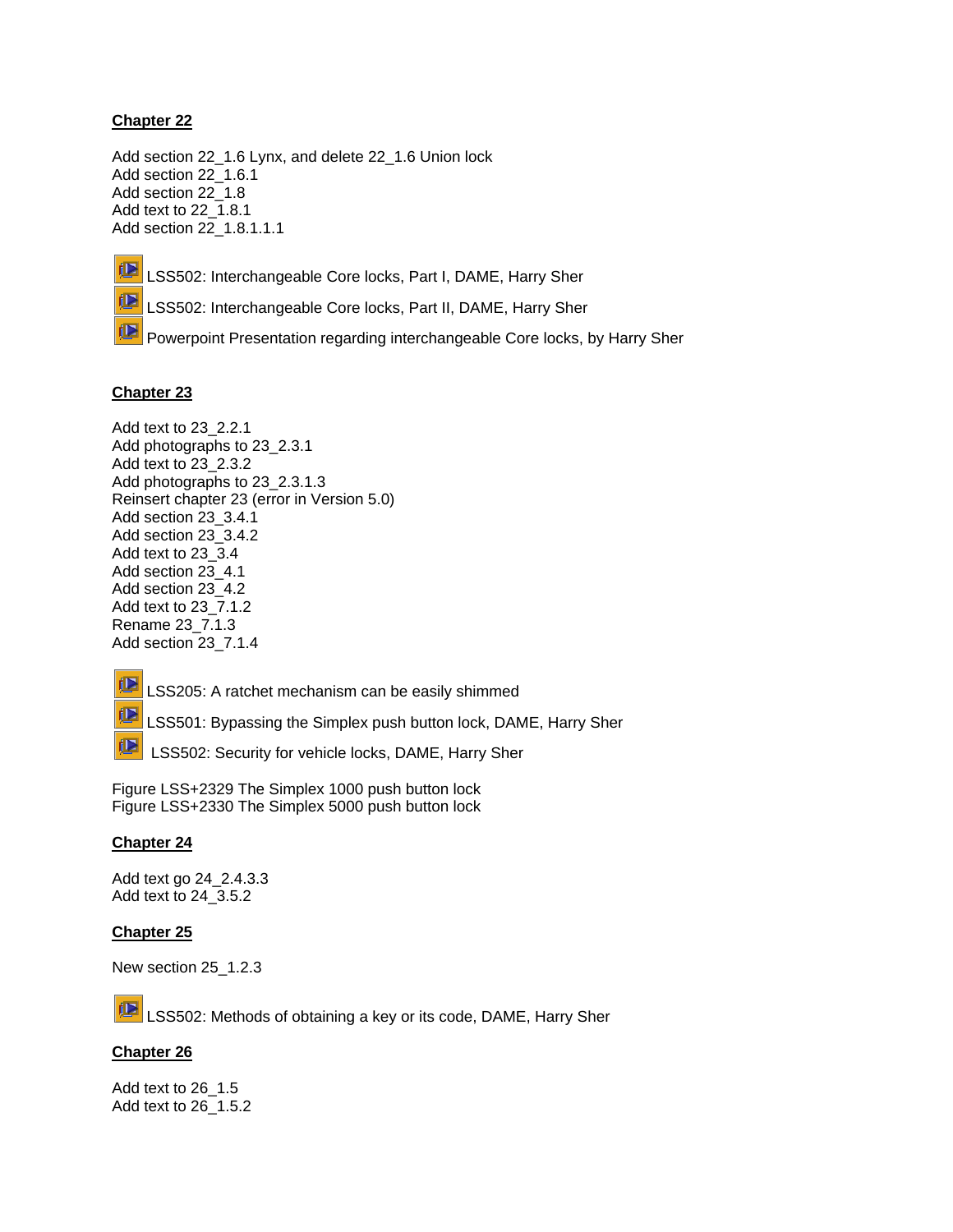Add text to 26\_1.5.2.3 Add text to 26\_1.5.2.4 Add text to 26\_1.5.2.6 Add section 26\_1.5.2.7 Add section 26\_1.5.2.8 Add section 26\_1.5.2.9 Add section 26\_1.5.2.10 Add section 26\_1.5.2.11 Add text to 26\_1.5.3 Add section 26\_1.5.4 Add section 26\_1.5.4.1 Add section 26\_1.5.4.2 Add section 26\_1.5.4.3 Add section 26\_1.5.5 Add section 26\_1.6.0

#### **Chapter 27**

Add text and photographs to 27\_3.3.1 Add section 27\_3.3.1.1 Add section 27\_3.3.1.2

#### **Chapter 29**

Add text to 29\_1.0 Add text to 29\_1.2 Add section 29\_6.4 Add text to 29\_4.4.1 Add section 29\_6.4.2 Add section 29\_6.4.2.1 Add section 29\_6.4.2.1.1 Add section 29\_6.4.2.1.2 Add section 29\_6.4.2.1.3 Add section 29\_6.4.3 Add section 29\_6.4.3.1 Add section 29\_6.4.3.2 Add section 29\_6.4.3.3 Add section 29\_6.4.4 Add section 29\_6.4.4.1 Add section 29\_6.4.4.2 Add section 29\_6.4.4.3 Add section 29\_6.4.4.4 Add section 29\_6.4.4.5 Add section 29\_6.4.4.6 Add section 29\_6.4.5 Add section 29\_6.4.5.1 Add section 29\_6.4.6 Add section 29\_6.4.7 Add section 29\_6.4.8 Add section 29\_6.4.8.1 Add section 29\_6.4.9 Add section 29\_6.4.9.1 Add text to 29\_6.6.3 Add section 29\_7.2.7 Add section 29\_7.3.4 Add text to 29\_7.3.2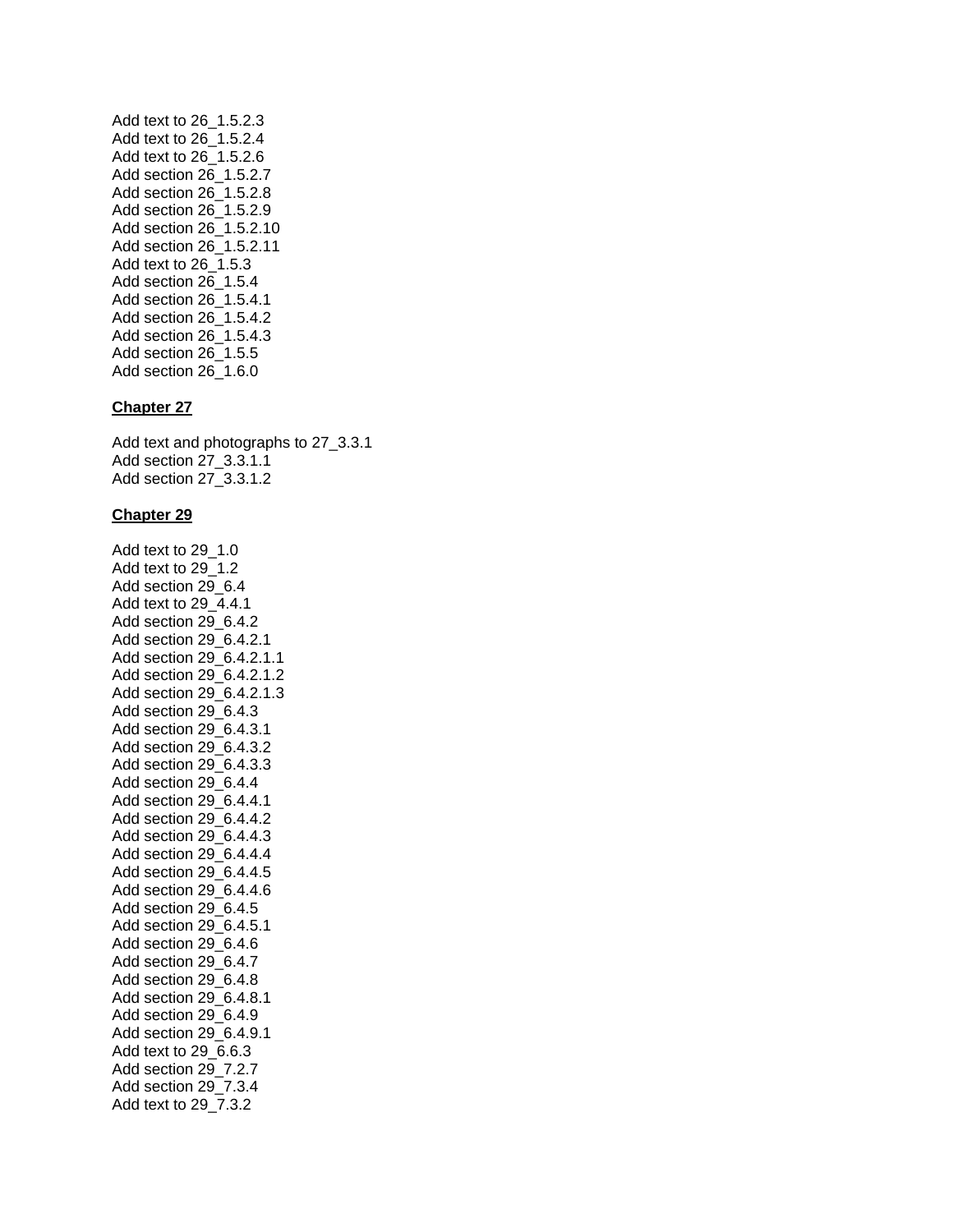- Add text to 29\_7.6.3 Add text to 29\_7.6.4 Add section 29\_7.8 Add section 29\_7.8.1 Add section 29\_7.8.4 Add section 29\_7.8.4.1 Add Section 8, Mechanical Bypass Add Section 29\_9.0 Add section 29\_9.1 Add section 29\_9.2 Add section 29\_9.2.1 Add section 29\_9.3 Add section 29\_9.4 Add section 29\_9.5 Add section 29\_9.6 Add section 29\_9.7 Add section 29\_9.8 Add section 29\_9.8.1 Add section 29 9.9 Add section 29\_9.10 Add section 29\_9.11 Figure LSS+2943 Concealed pick set Figure LSS+2944 Examples of bump keys for various locks Figure LSS+2945 Steel balls demonstrate the principle of physics that allows the bump key to work Figure LSS+2946 The Dolev model demonstrates the operation of the bump key Figure LSS+2947 Conventional bump keys Figure LSS+2948 A dual-bitted bump key for an MCM pin tumbler lock Figure LSS+2949 Examples of bump keys for dimple locks Figure LSS+2950 Shoulders must be created for dimple bump keys Figure LSS+2951 Bump keys for axial pin tumbler locks Figure LSS+2952 Bump keys employing the pull back method Figure LSS+2953 Bump keys that utilize the negative shoulder method Figure LSS+2954 The Tomahawk is used to transfer energy to the bump key Figure LSS+2955 Some Assa sidebar locks can be opened with a bump key Figure LSS+2956 Forensic indications of the use of the bump key may be present Figure LSS+2957 The Dolev pin set to prevent the use of the bump key Figure LSS+2958 Drill and Pick method of opening a lever lock
- **ID** LSS205: How the bump key works
- **iD** LSS502: Bypass using lever pull and other attacks, DAME, Harry Sher
- ŗſ LSS502: Opening the "Club" wafer lock, DAME, Harry Sher
- **i** LSS502: Opening the Weslock, DAME, Harry Sher
- til⊇ LSS502: Mechanical bypass of locks, DAME, Harry Sher
- tile LSS502: Introduction to Defense Against Methods of Entry, DAME, Harry Sher
- **ID** LSS502: Bypass of the Adams-Rite lock set, DAME, Harry Sher
- til⊇ LSS502: Drill and pick technique for opening lever locks, DAME, Harry Sher
- LSS502: Drill and pick a Milner lever lock, DAME, Harry Sher
- LSS502: Picking a Diebold 175-70 lever lock, DAME, Harry Sher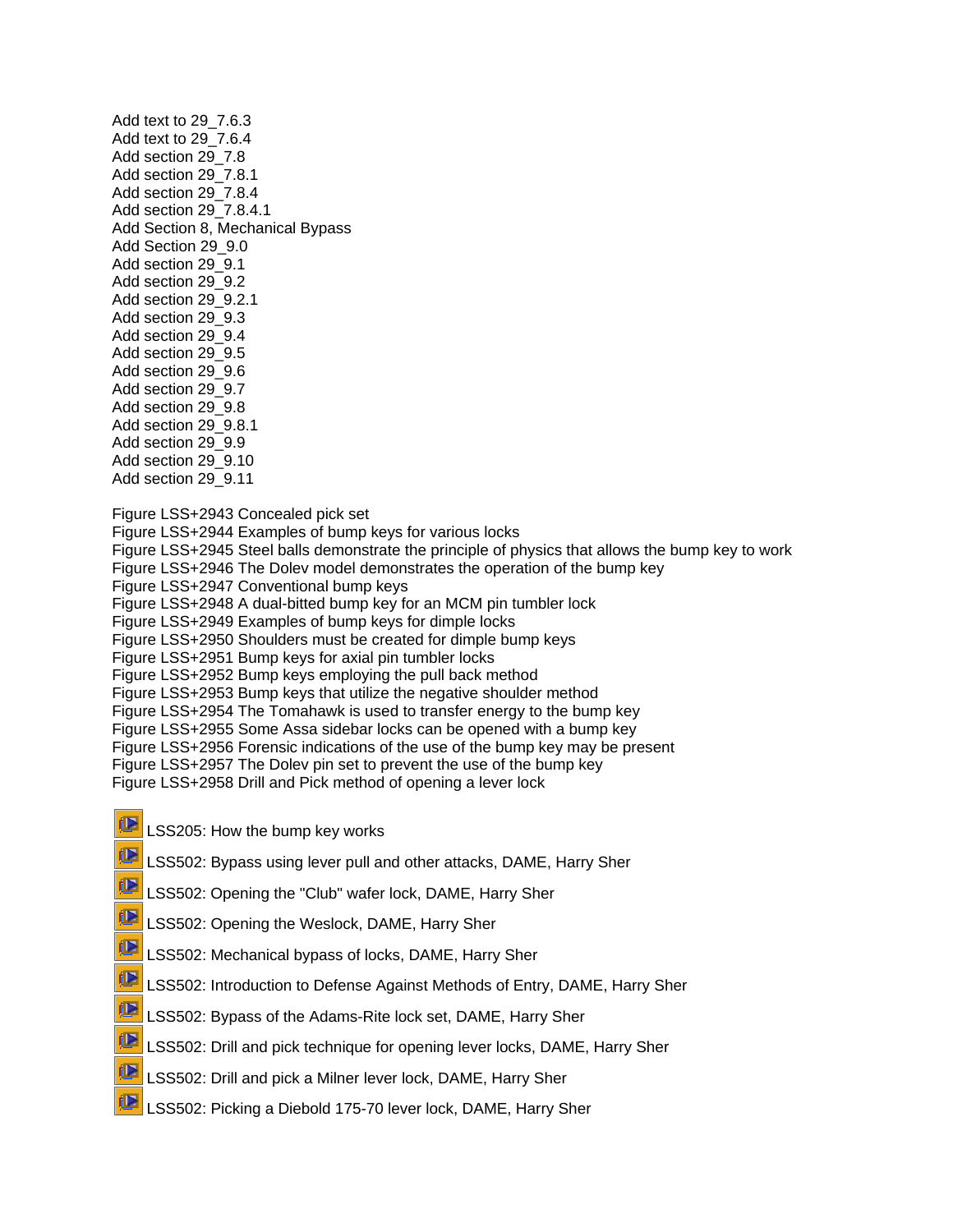- **iD** LSS502: Bypass with a magnetic field, DAME, Harry Sher
- 但 LSS502: Bypassing the Schlage Everest, DAME, Harry Sher
- $\blacksquare$ LSS501: Bypass by retainer attack, DAME, Harry Sher
- LSS501: Bypass using a straight knife, DAME, Harry Sher
- (ID)
- LSS501: Drilling a hole to bypass the Adams-Rite, DAME, Harry Sher
- LSS501: Opening the American Padlock Series 2000, DAME, Harry Sher
- **ID** LSS501: Discussion regarding pick sets, part II, DAME, Harry Sher
- (D LSS501: The Peterson Mfg. plug spinner, DAME, Harry Sher
- t⊡ LSS205: Opening Locks by Bumping in Five Seconds or Less: Is it really a threat to physical security?
- LSS205: Legal Issues Involving Bumping in the United States
- **ID** LSS205: Dolev model to demonstrate physics of bumping
- (D) LSS205: A discussion regarding bumping with Barry Wels, Part I
- LSS205: A discussion and demonstration of bumping with Barry Wels, Part II
- LSS501: A discussion about bumping with Harry Sher

thumb turn

- **ID** LSS501: Under door opening tool to access door knobs
- <u>in</u> LSS501: Under door opening tool to access door knob thumb turn
- 帼 LSS501: Harry Sher demonstrates the use of the H&M picking tool
- tD i LSS501: Harry Sher offers an analysis of the Mul-T-Lock and its pick resistance
- 但 LSS501: Demonstration of the bypass of the Schlage F-Line
- LSS501: A discussion about bypass of mortise cylinders by Harry Sher
- LSS501: Harry Sher on the bypass of ratchet mechanisms
- **LE** LSS206: Picking the LeFebure 7700, by Phil Shearer
- **心** LSS206: Harry Sher on impressioning
- LSS206: robing the tip position of fore and aft positions of Biaxial and m3 pins
- LSS206: Sidebar-gate tolerance issues with Medeco locks

# **Chapter 30**

Add text to 30\_12.2

# **Chapter 31**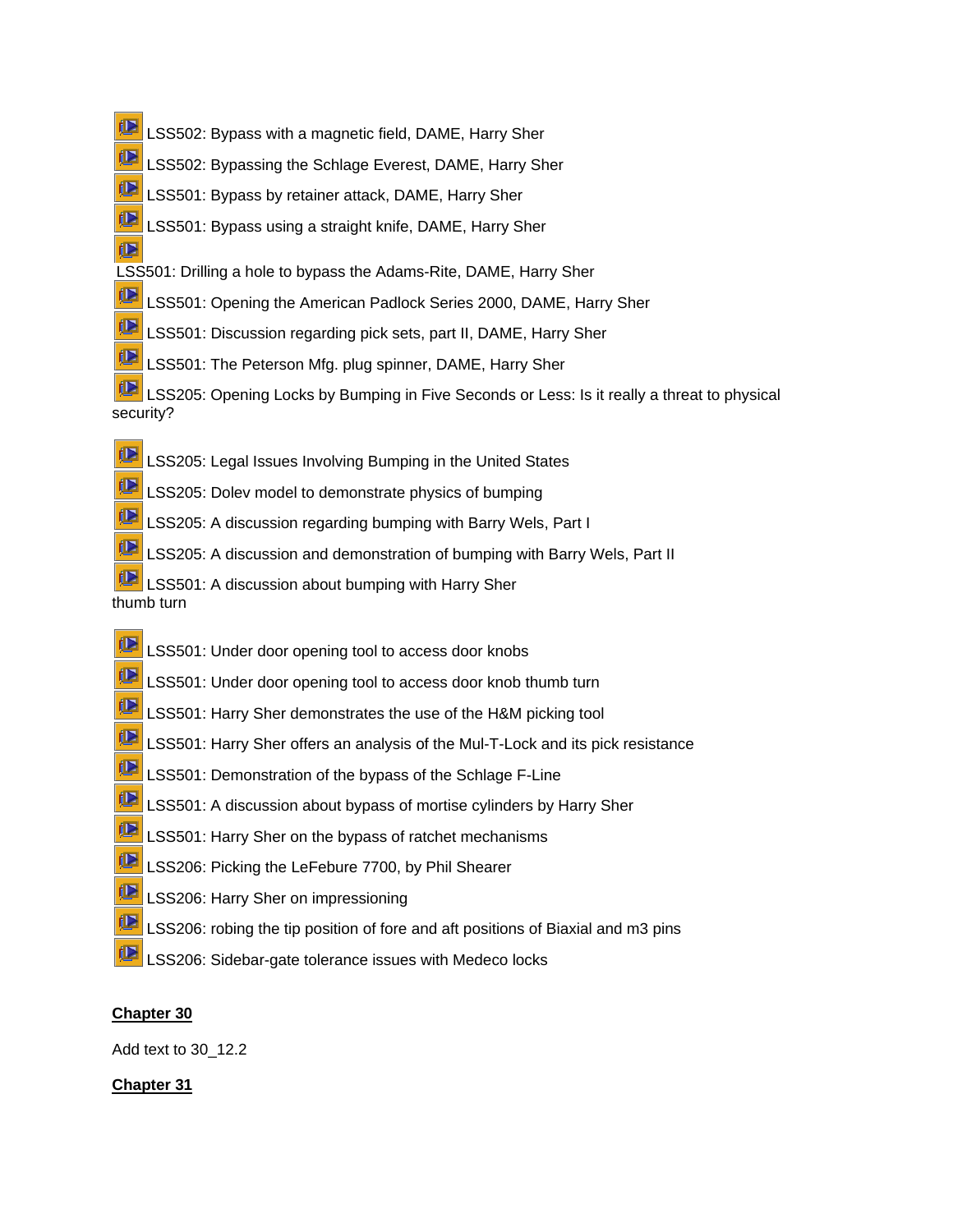- Add section 31\_1.1.3.3.3 Add text to 31\_2.1 Add section 31\_2.4.1 Add text to 31\_3.1 Add section 31\_3.2.7.3 Add text to 31\_4.1 Add text to 31\_4.4.1 Add section 31\_4.4.1.6.1 Add section 31\_4.4.1.6.2 Add section 31\_4.4.1.6.3 Add text to 31\_4.4.2.2 Add text to 31\_4.4.2.3 New section 31\_4.4.2.8 Add section 31\_4.4.3.5 Add section 31\_4.10\_4.2.1 Add section 31\_4.10.6.5 Add section 31\_5.2.1.1 Add text to 31\_6.1 Add text to 31\_6.2 Add text to 31\_6.3 Add section 31\_6.3.2.1
- **ID** LSS502: Picking the Chrysler 8-wafer lock, DAME, Harry Sher
- **ID** LSS502: Determinator pick for vehicle locks, DAME, Harry Sher
- **ID** LSS502: A discussion regarding borescopes, DAME, Harry Sher
- 但 LSS502: Decoding lever locks by height of levers, DAME, Harry Sher
- (D LSS501: Tryout keys and their use, DAME, Harry Sher
- **iD** LSS501: A fiber optic light source described by Harry Sher
- til⊇ LSS206: Picking the LeFebure 7700, by Phil Shearer
- 但 LSS206: Decoding the LeFebure 7300 by Phil Shearer
- **in** LSS206: Diebold 175-40 Decoder demonstration by Phil Shearer
- <u>in</u> LSS206: Lagard 2200 decoder and pick demonstration by Phil Shearer

Add section 32\_1.1 Add section 32\_2.3 Add section 32\_3.1.1 Add section 32\_3.1.1.1 Add section 32\_3.1.1.2 Add section 32\_3.1.1.3 Add section 32\_3.1.1.4 Add section 32\_3.1.1.5 Add section 32\_3.1.1.1.2 Add section 32\_3.1.1.1.8 Add section 32\_3.1.1.2.1 Add section 32\_3.1.2.3 Add section 32\_3.1.2.4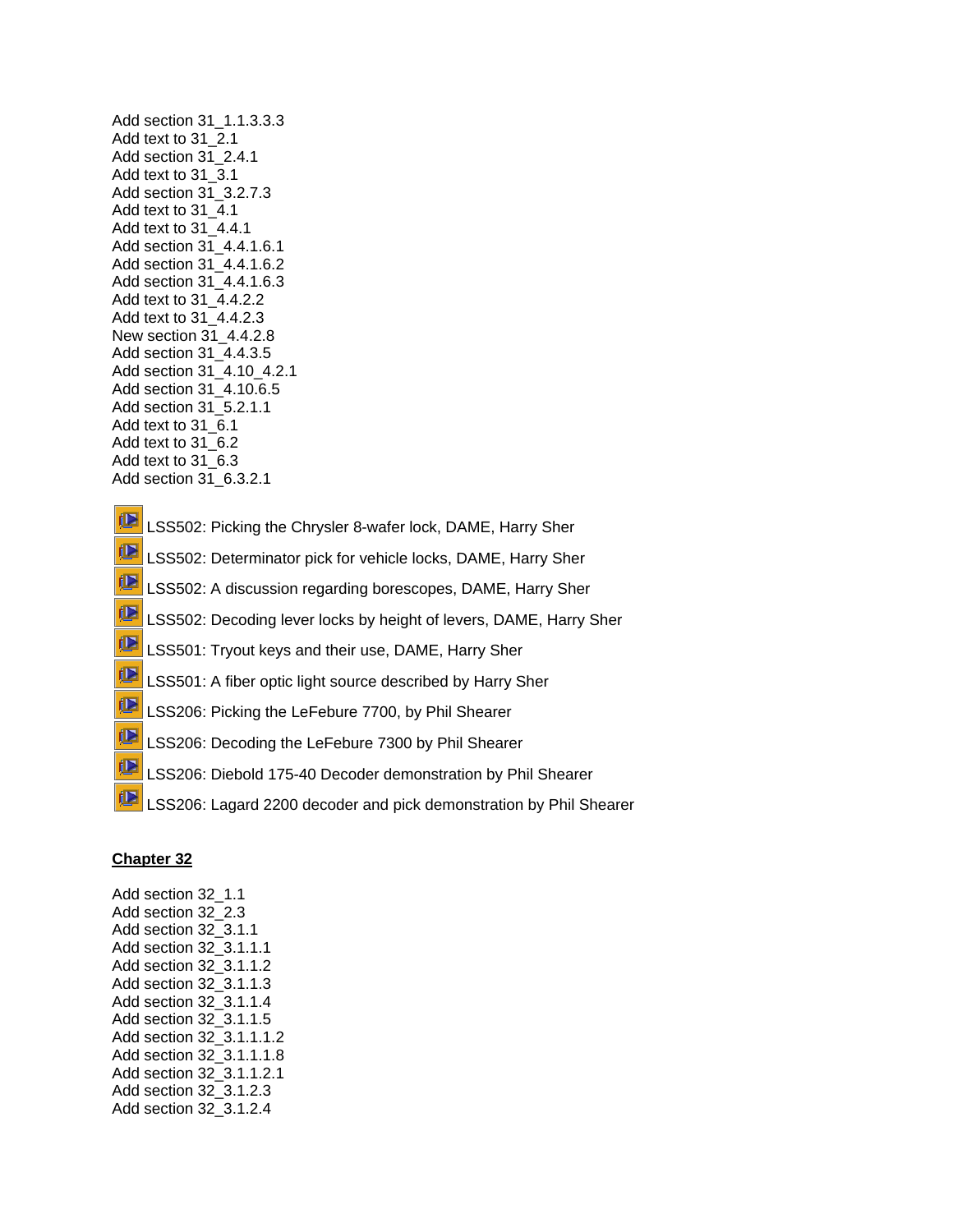Add section 32\_3.5.6 Add section 32\_3.7.1 Add section 32\_3.9.8 Add section 32\_3.11 to 32\_3.12 Add section 32\_3.11 Add section 32\_3.2.2 Add text to 32\_3.5.2 Add section 32\_3.9.1A Add section 32\_1.1.1.3.2 Add text 32\_3.0 Add text 32\_3.1.1.1.1 Add text 32\_3.1.1.8 Add text 32\_3.1.2.4 Add text 32\_3.2.2 Add text 32\_3.3 Add text 32\_3.4 Add text 32\_3.5 Add text 32\_3.5.2 Add text 32\_3.5.3 Add text 32\_3.6.2 Add text 32\_3.6.2.1 Add text 32\_3.9 Add text 32\_3.9.1 Add text 32\_3.9.4 Add text 32\_3.9.5 Add text 32\_3.9.8 Add text 32\_3.10 Add text 32\_3.10.2 Add section 32\_3.10.3 Add text 32\_3.11

Figure LSS+3249 Opening the American padlock with a stiff wire

- **问** LSS502: Bypassing the American Padlock, DAME, Harry Sher
- **in** LSS502: Removing a mortise cylinder by shearing set screws, DAME, Harry Sher
- 但 LSS502: Opening a lock by nose-pulling, DAME, Harry Sher
- **ID** LSS502: Discussion regarding pick sets, the Wafer Breaker, and the Everest, DAME, Harry Sher
- **ID** LSS205: Drilling pin tumbler cylinders, both conventional and high security
- <u>in</u> LSS205: Pulling a conventional and high security cylinder
- til⊇ LSS501: Harry Sher on the use of the European profile breaking tool
- LSS206: Forced attack of a Bilevel cylinder with a simulated plastic key

## **Chapter 34**

Add text to 34\_8.0 Add section 34\_11.6 Low security combination locks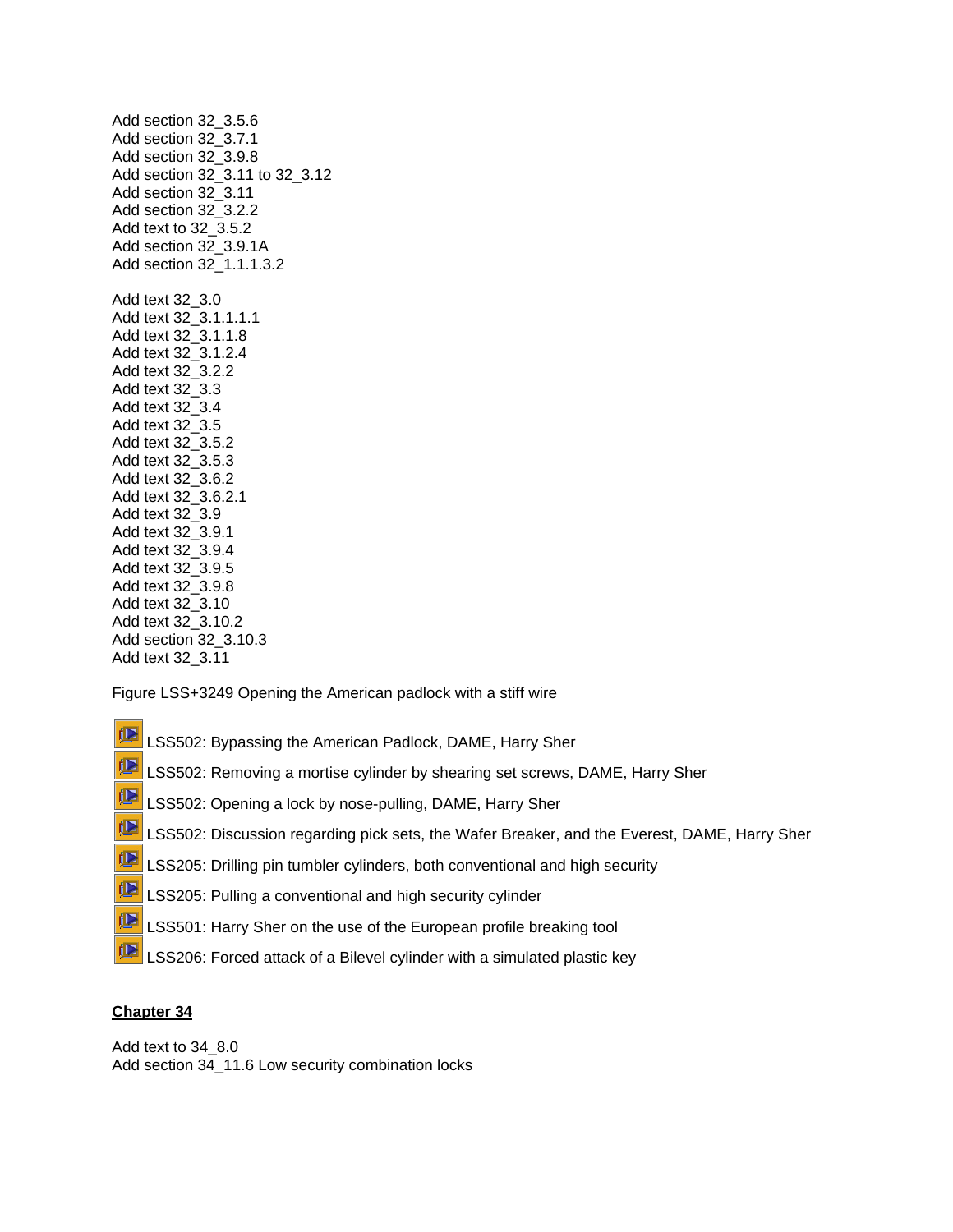- **in** LSS205: Report on TSA-approved luggage locks
- ₫D LSS502: Bypass of the Presto Lock, DAME, Harry Sher
- til⊇ LSS205: Safe lock servicing by Harry Sher
- <u>(D</u> LSS206: X-ray view of the 8077

Add section 35\_6.3.1.2 Add text to 35\_7.2.3

<u>iD</u> LSS501: Scoping the change key hole, DAME, Harry Sher

<u>in</u> LSS501: Adjustable multipoint drill template description by Harry Sher

## **Chapter 36**

Add text to 36\_3.1.2.1.1 Add text to 36\_3.1.2.1.1.1 Add text to 36\_4.4 Add text to 36\_4.5.2 Add text to 36\_5.0 Add text to 36\_5.2

**ID**  LSS502: Bypass of the S&G M 6730MP lock, DAME, Harry Sher **in**  LSS502: Manipulation aid, Mike Madden sensor, DAME, Harry Sher <u>iD</u>

LSS502: Manipulation aids, general discussion, DAME, Harry Sher

tl⊵ LSS502: Theory of manipulation, DAME, Harry Sher

## **Chapter 37**

Add section 37\_3.1A Add section 37\_3.1A.1 Add section 37\_3.1A.2 Add section 37\_3.1A.2.1 Add section 37\_3.1A.2.2 Add section 37\_3.1A.3 Add section 37\_12.4 Add section 37\_12.4.1 Add section 37\_12.4.2 Add section 37\_12\_5

## **Chapter 39**

Note: section numbers from 39 3.0 to 39 6.0 have been reorganized and renamed. Material has been added to all sections.

Add text to 39\_2.3.3 Change section number 39\_4.0 to 39\_6.0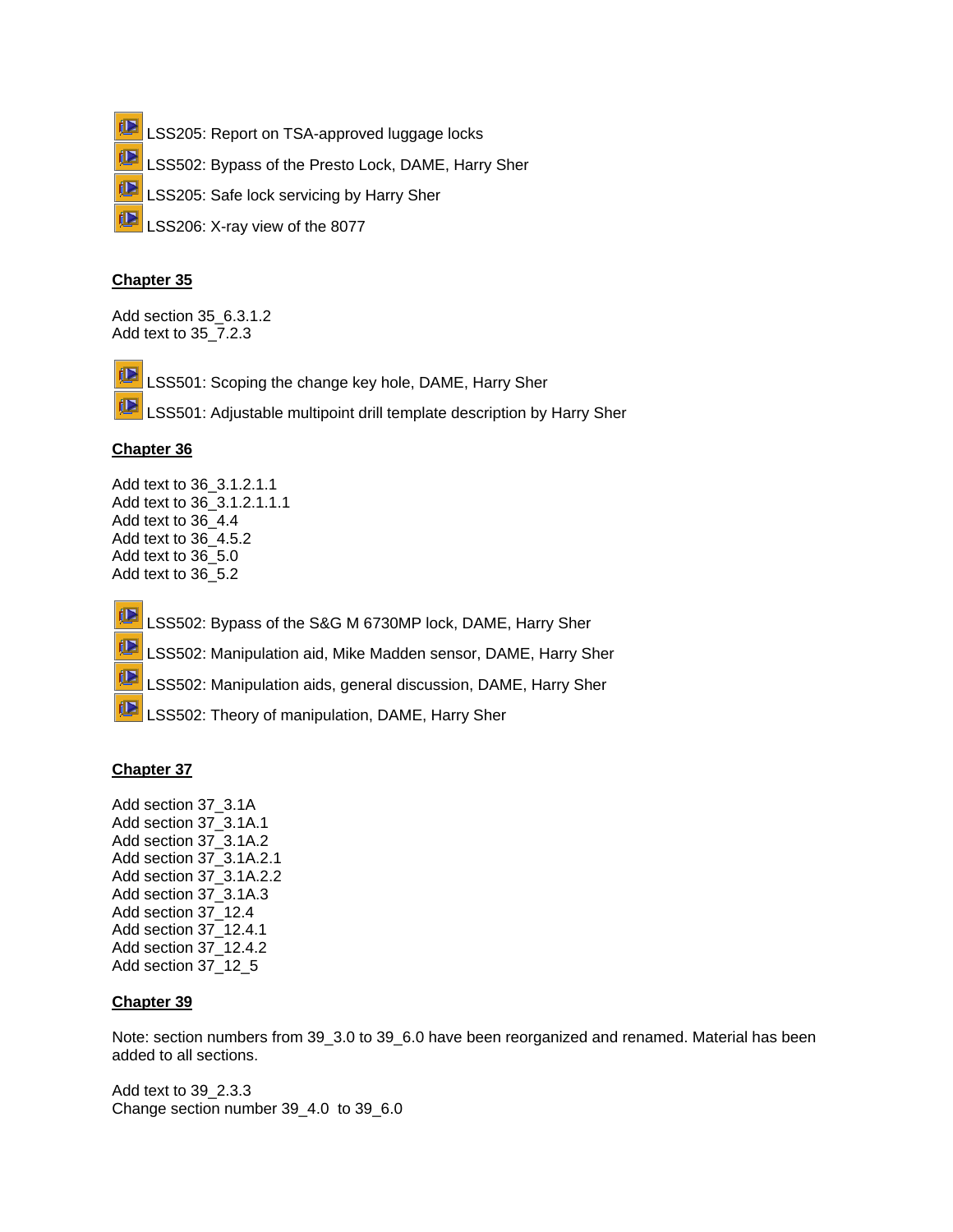Change section number 39\_5.0 to 39\_7.0 Change section number 39\_5.1 to 39\_7.1 Change section number 39\_6.0 to 39\_8.0 Change section number 39\_6.1 to 39\_8.1 Change section number 39\_7.0 to 39\_9.0 Change section number 39\_8.0 to 39\_10.0 Change section number 39\_9.0 to 39\_11.0 Change section number 39\_10.0 to 39\_12.0 Change section number 39\_10.1 to 39\_12.1 Change section number 39\_10.2 to 39\_12.2 Change section number 39\_10.3 to 39\_12.3 Change section number 39\_10.3.1 to 39\_12.3.1 Change section number 39\_11.0 to 39\_13.0 Change section number 39\_11.1 to 39\_13.1 Change section number 39\_12.0 to 39\_14.0 Change section number 39\_13.0 to 39\_15.0 Change section number 39\_14.0 to 39\_16.0 Change section number 39\_15.0 to 39\_17.0 Change section number 39\_16.0 to 39\_18.0 Change section number 39\_17.0 to 39\_19.0 Change section number 39\_18.0 to 39\_20.0 Change section number 39\_19.0 to 39\_21.0 Change section number 39\_19.1 to 39\_21.1 Change section number 39\_19.1.1 to 39\_21.1.1 Change section number 39\_19.1.2 to 39\_21.1.2 Change section number 39\_19.1.3 to 39\_21.1.3 Change section number 39\_20.0 to 39\_22.0 Change section number 39\_21.0 to 39\_23.0 Change section number 39\_22.0 to 39\_24.0 Change section number 39\_22.1 to 39\_24.1 Change section number 39\_22.1.1 to 39\_24.1.1 Change section number 39\_22.1.1.1 to 39\_24.1.1.1 Change section number 39\_22.1.1.2 to 39\_24.1.1.2 Change section number 39\_22.1.1.3 to 39\_24.1.1.3 Change section number 39\_22.1.1.4 to 39\_24.1.1.4 Change section number 39\_22.1.2 to 39\_24.1.2 Change section number 39\_22.1.3.1 to 39\_24.1.3.1 Change section number 39\_22.1.3.2 to 39\_24.1.3.2 Change section number 39\_22.1.3.3 to 39\_24.1.3.3 Change section number 39\_22.1.3.4 to 39\_24.1.3.4 Change section number 39\_22.1.3.5 to 39\_24.1.3.5 Change section number 39\_22.1.4 to 39\_24.1.4 Change section number 39\_22.1.4.1 to 39\_24.1.4.1 Change section number 39\_23.0 to 39\_25.0

Add section 39\_3.0.1 Add section 39\_3.0.2 Add section 39\_3.0.3 Add section 39\_3.0.3.1 Add section 39\_3.1 Add section 39\_3.1.1 Add section 39\_3.1.1.1 Add section 39\_3.2 Add section 39\_3.2.1 Add section 39\_3.2.1.1 Add section 39\_3.2.2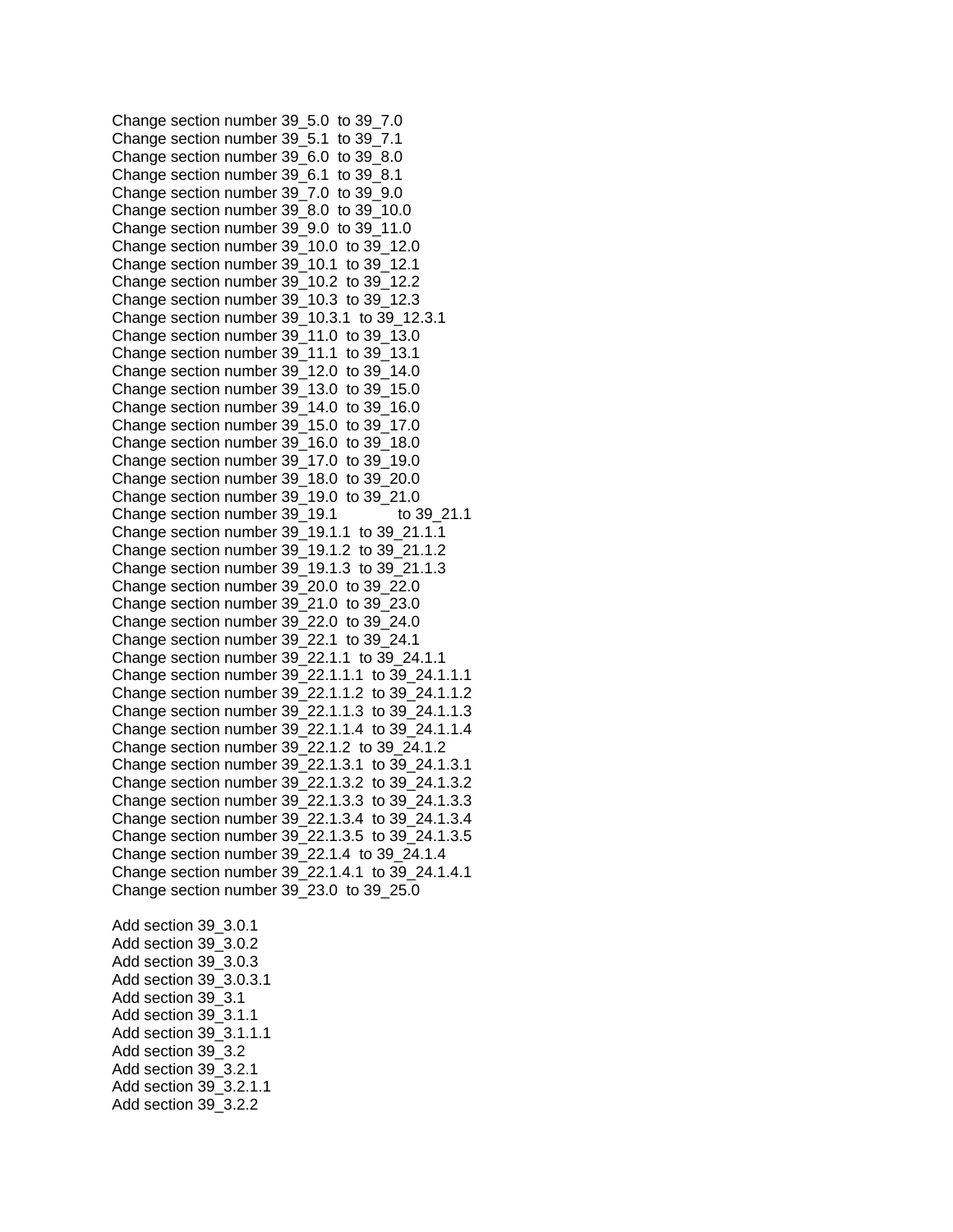Add section 39\_3.2.2.1 Add section 39\_3.2.2.2 Add section 39\_3.2.3 Add section 39\_3.2.4 Add section 39\_3.2.5 Add section 39\_3.2.5.1 Add section 39\_3.2.6 Add section 39\_3.2.7 Add section 39\_3.2.8 Add section 39\_3.2.8.1 Add section 39\_3.2.8.2 Add section 39\_3.2.9 Add section 39\_3.2.9.1 Add section 39\_3.2.10 Add section 39\_3.2.10.1 Add section 39\_3.2.10.2 Add section 39\_4.1 Add section 39\_4.1.1 Add section 39\_5.1 Add section 39\_5.1.0 Add section 39\_5.1.0.1 Add section 39\_5.1.0.2 Add section 39\_5.1.0.3 Add section 39\_5.1.1 Add section 39\_5.1.1.0 Add section 39\_5.1.2 Add section 39\_5.1.2.1 Add section 39\_5.1.3 Add section 39\_5.1.3.1 Add section 39\_5.1.4 Add section 39\_5.1.4.1 Add section 39\_5.1.5 Add section 39\_5.1.5.1 Add section 39\_5.1.5.2 Add section 39\_5.1.6 Add section 39\_5.1.7 Add section 39\_5.1.7.1 Add section 39\_5.1.8 Add section 39\_5.1.9 Add section 39\_5.1.10 Add section 39\_26 Add section 39\_26.1

- **in** LSS102: Bill Spence on system error rates in biometric sensors
- (D LSS102: Dave Engberg, CoreStreet, on secure credentials
- 岠 LSS102: Dave Engberg on smart cards
- **in** LSS102: Phil Libin, CoreStreet, on secure virtual smart card networks
- ₫D LSS102: Bill Spence on selection criteria for a biometric system
- LSS102: Bill Spence on vulnerabilities of biometric systems
- LSS102: Bill Spence on secondary credentials